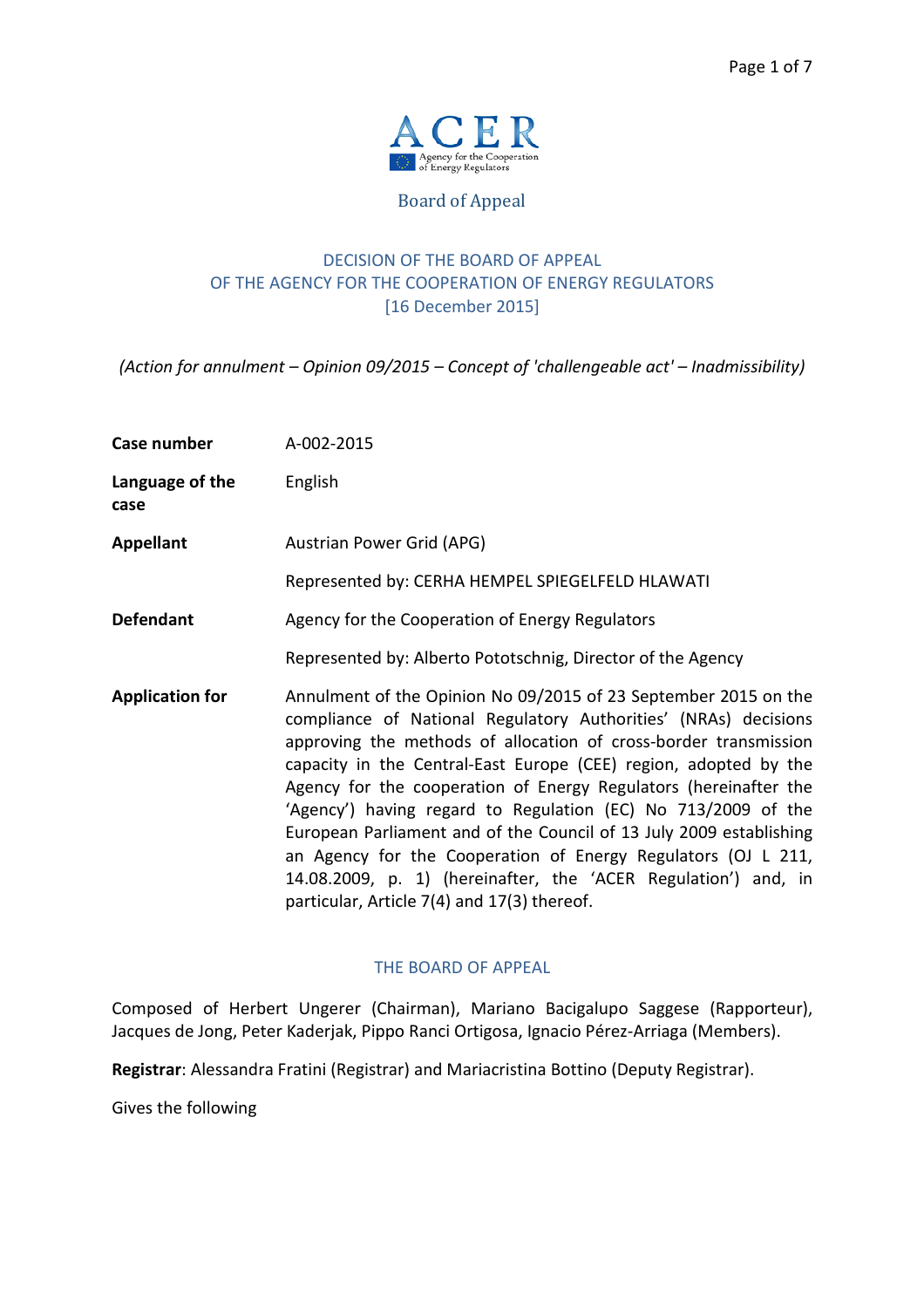### **DECISION**

#### **Facts giving rise to the dispute**

- 1. On 2 December 2014, the Agency received from Urząd Regulacji Energetyki ('URE'), the Polish National Regulatory Authority (NRA) for the energy market, a request for an Opinion on the compliance of some NRAs' decisions<sup>1</sup> with the provisions of the Guidelines annexed to Regulation (EC) No 714/2009 ('Regulation 714/2009')<sup>2</sup> and with the provisions of Regulation 714/2009 itself.
- 2. More specifically, the request aimed at answering the question of whether the absence of a capacity allocation procedure on the German-Austrian border is compliant with the provisions referred to above.
- 3. On 23 September 2015, the Agency adopted the Opinion No. 09/2015 on the compliance of National Regulatory Authorities' decisions approving the methods of allocation of cross-border transmission capacity in the Central-East Europe region with Regulation (EC) No 714/2009 and the Guidelines on the management and allocation of available transfer capacity of interconnections between national systems contained in Annex I thereto ('Opinion'). The Agency concluded that there is currently structural congestion on the DE-PL, DE-CZ and CZ-AT interconnectors as well as on network elements within Germany, that the cross-border exchanges between Austria and Germany are physically realised partly through those structurally congested interconnectors and internal network elements, and that they have a significant impact on those structural congestions. Therefore, the German-Austrian interconnector should be considered to be usually and structurally congested according to Article 2(2)(c) of Regulation 714/2009 on conditions for access to the network for cross-border exchanges in electricity. It therefore requires the implementation of a capacity allocation method, in accordance with the Guidelines.
- 4. Therefore, the Agency invited the CEE NRAs and Transmission System Operators ('TSOs') to commit, within the following four months, to the implementation of a coordinated capacity allocation procedure on the German-Austrian border, according to a realistic but ambitious calendar with concrete steps. The German and the Austrian NRAs and TSOs were also invited to evaluate whether interim measures that have already been implemented are sufficient to ensure network security, or whether additional interim measures coordinated at regional level are needed until a coordinated capacity allocation procedure on the German-Austrian border is implemented.

### **Procedure**

 $\overline{\phantom{a}}$ 

5. On 23 November 2015, the Appellant filed an appeal at the Registry of the Board of Appeal against the Opinion.

<sup>&</sup>lt;sup>1</sup> Decisions of AGEN-RS (No 141-4/2013-09/203 of 23/10/2013); E-Control (No V AUK 02/13 of 11/10/2013); MEKH (No 2538/2014 of 12/08/2014 and No 2890/2014 of 4/11/2014); ÚRSO (No 0027/2014/E-PP of 22/08/2014).

<sup>&</sup>lt;sup>2</sup> Regulation (EC) No 714/2009 of the European Parliament and of the Council of 13 July 2009 on conditions for access to the network for cross-border exchanges in electricity and repealing Regulation (EC) No 1228/2003, OJ L 211, 14.8.2009, p. 15-35.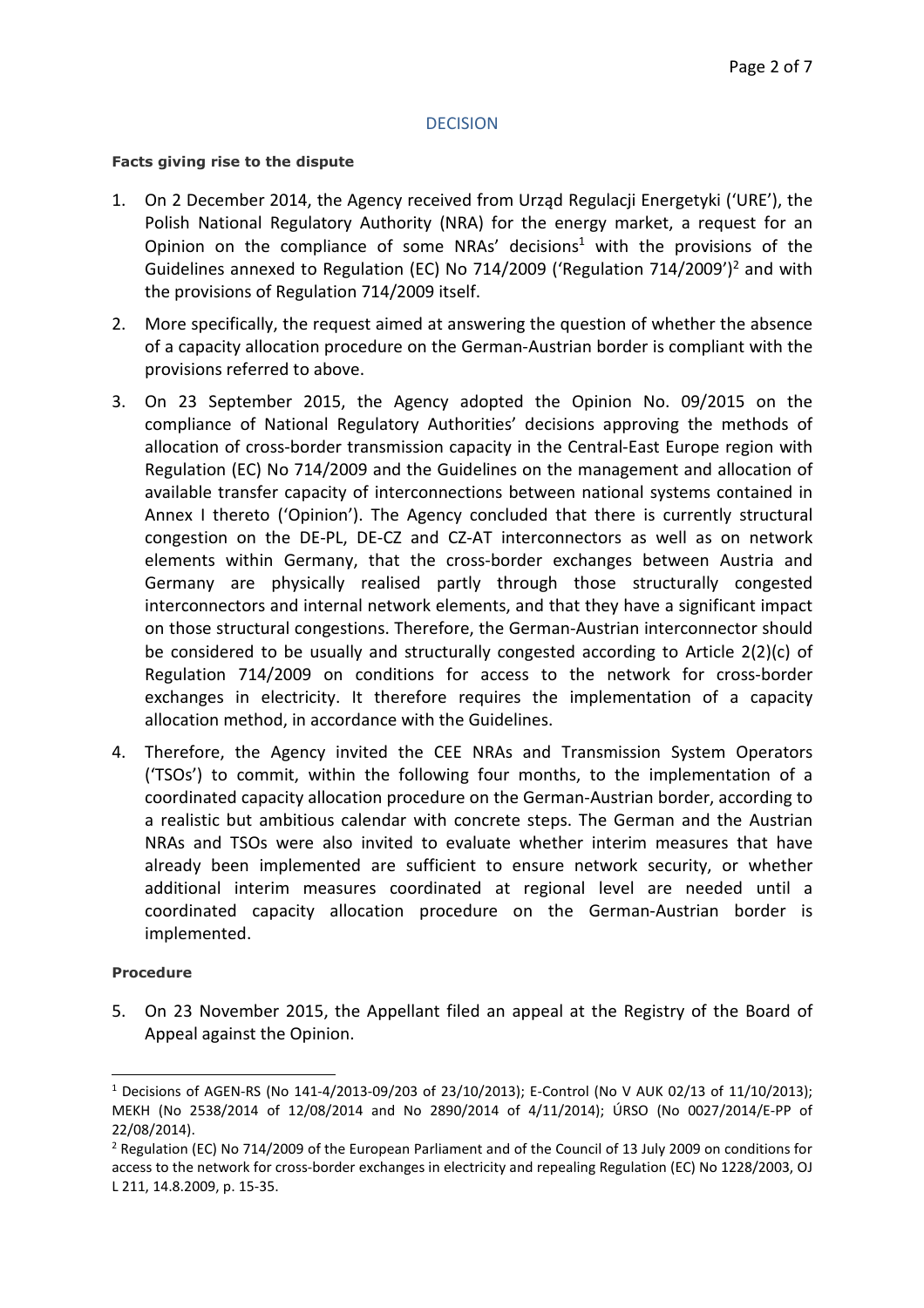- 6. An application for leave to intervene and statement in intervention was filed in support of the Appellant by Wirtschaftskammer Österreich on 2 December 2015.<sup>3</sup>
- 7. An application for leave to intervene was filed in support of the Agency by the Regulatory Office for Network Industries of Slovakia on 8 December 2015, Polski Komitet Energii Elektrycznej (Polish Electricity Association - 'PKEE'), Polskie Sieci Elektroenergetyczne Spółka Akcyjna ('PSE SA'); Towarzystwo Obrotu Energią ('TOE') and the President of the Polish Energy Regulatory Office - 'ERO' (Urzad Regulacji Energetyki - 'URE') on 9 December 2015.
- 8. Both the Agency and the Appellant have lodged their observations on the applications for leave to intervene.
- 9. Following a request of the Board of Appeal pursuant to Article 19(3)(c) of the Decision BoA No1-2011 laying down the rules of organisation and procedure of the Board of Appeal of the Agency (hereinafter the 'Rules of procedure'), on 9 December 2015 the Agency lodged its comments on the admissibility of the appeal.

### **Main arguments and forms of order sought by the Parties:**

- 10. APG considers the Opinion as neither complying with procedural rules nor with substantial rules on primary and secondary EU law. This based on the following grounds grouped under three heading: (i) procedural grounds (infringement of the Appellant's rights to be heard under Article 41 of the CFR; failure to take into account the Bidding Zone Review as conducted in accordance with Article 32 et seq. of the CACM-Regulation;<sup>4</sup> infringement of Article 47 CFR); (ii) *ultra vires* (infringement of the system of distribution of competences as set out under EU law); (iii) material grounds (in the absence of congestion within the meaning of Article 2(2)(c) of Regulation 714/2009, no congestion management according to Article 16 and the Guidelines may be applied; impeding the free flow of electricity further also infringes the free movement of goods according to Articles 34 and 35 TFEU).
- 11. The Appellant requests that the Board of Appeal:

 $\overline{\phantom{a}}$ 

Establish the violation of the Appellant's rights; and

<sup>&</sup>lt;sup>3</sup> Statements in support of the intervention submitted by Wirtschaftskammer Österreich were lodged by: AMAG Austria Metall AG; Banner GMbH; Binderholz GmbH; delfortgroup AG; BORBET Austria GmbH; Energie AG Oberösterreich; Energie AG Oberösterreich Power Solutions GmbH; FunderMax GmbH; Hinteregger & Söhne Baugesellschaft m.b.H.; Ganahl Aktiengesellschaft; Geislinger GmbH; HASSLACHER Drauland Holzindustrie GmbH; Infineon Technologies Austria AG; JELD-WEN Türen GmbH; Kirchdorfer Zementwerk Hofmann Gesellschaft m.b.H; Laakirchen Papier AG; Lenzing AG; Liebherr-Hausgeraete Lienz GmbH; M. Kaindl KG; Mayr-Melnhof Karton Gesellschaft m.b.H.; Mondi Frantschach GmbH; Norske Skog Bruck GmbH; Omya Gmbh; Poloplast GmbH &Co KG; Profibaustoffe Austria GmbH; RHI AG; Rübig GmbH & Co KG; Schweighofer Fiber GmbH; Siemens Aktiengesellschaft Österreich; SIG Combibloc GmbH and Co KG; Sony DADC Austria AG; Sprecher Automation GmbH; SPZ Zementwerk Eiberg GmbH & CO KG; TANNPAPIER GmbH; TREIBACHER INDUSTRIE AG; TRUMPF; UPM-Kymmene Austria GmbH; VERBUND AG; VISHAY Semiconductor (Austria) Ges.m.b.H.; Wacker Neuson Linz GmbH; WIEN ENERGIE Vertrieb GmbH and Co KG; Wienerberger Ziegelindustrie GmbH; Wirtschaftskammer Niederösterreich, the economic Chamber of Lower Austria (WKNOE); Wirtschaftskammer Salzburg – Salzburg Economic Chamber; Wirtschaftskammer Vorarlberg; Wirtschaftskammer Wien; WKO Steiermark; WKOÖ Oberösterreich - Upper Austria Economic Chamber; Wolfram Bergbau- und Hütten AG; Zellstoff Pöls AG; Zementwerk LEUBE GmbH; Zumtobel Lighting GmbH.

<sup>4</sup> Commission Regulation (EU) 2015/1222 of 24 July 2015 establishing a guideline on capacity allocation and congestion management, OJ L 197, 25.7.2015, p. 24-72.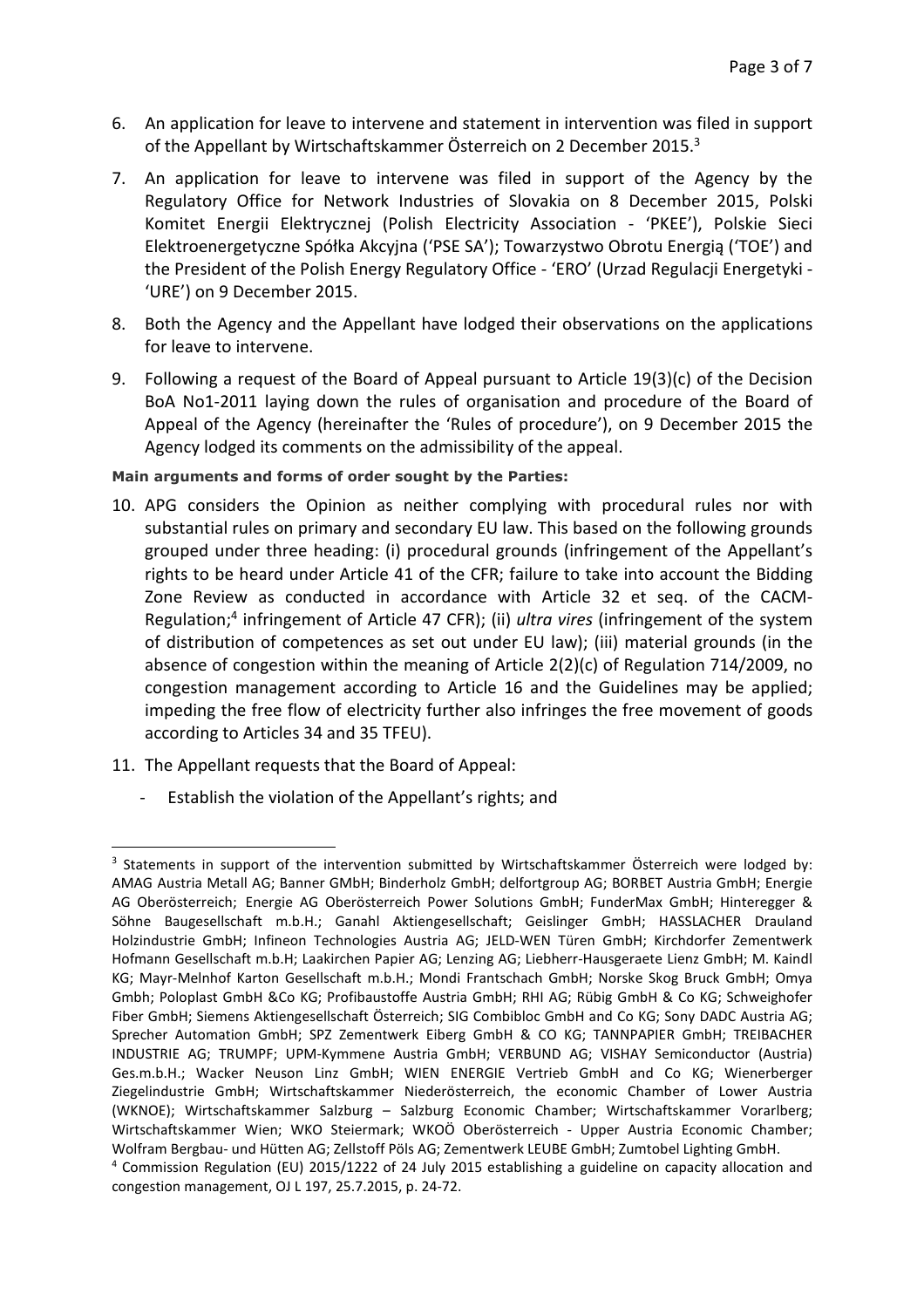- Rescind the disputed legal act, Opinion No 09/2015, due to a violation of both procedural as well as substantive legal rules.
- 12. In its reply to the request for comments on the admissibility of the appeal, the Agency maintains that it is apparent from its nature, as well as from its wording, its content, its context and the underlying intention of the Agency that the Opinion does not produce legal effects. As such, the Opinion is not a decision within the meaning of Article 19(1) of ACER Regulation and cannot be appealed pursuant to this provision.
- 13. The Agency requests the Board of Appeal to dismiss the appeal as inadmissible.

### **Law**

### *Legal Framework: admissibility of the appeal*

- 14. Under Article 15(2) of the Rules of procedure, in order to avoid any unnecessary proceedings, the Chairman of the Board of Appeal assisted by the Registrar shall examine whether the appeal is admissible without undue delay of the appeal being filed in accordance with Article 19 of ACER Regulation. In the negative, he shall submit a proposal for decision of inadmissibility of the Board of Appeal.
- 15. Under Article 15(1)(c) of the Rules of procedure, "[t]*he grounds on which an appeal shall be ruled inadmissible shall include the following:* […] *(c) the appeal is not brought against a decision referred to in Article 19(1) of Regulation (EC) No 713/2009*".
- 16. Under Article 19(1) of ACER Regulation, "[a]*ny natural or legal person, including national regulatory authorities, may appeal against a decision referred to in Articles 7, 8 or 9 which is addressed to that person, or against a decision which, although in the form of a decision addressed to another person, is of direct and individual concern to that person*".
- 17. Pursuant to Recital 11 of ACER Regulation, "[s]*ince the Agency has an overview of the national regulatory authorities, it should have an advisory role towards the Commission, other Community institutions and national regulatory authorities as regards the issues relating to the purpose for which it was established. It should also be required to inform the Commission where it finds that the cooperation between transmission system operators does not produce the results which are needed or that a national regulatory authority whose decision is not in compliance with the Guidelines does not implement the opinion, recommendation or decision of the Agency appropriately*".
- 18. According to Article 7(4) and (5) of ACER Regulation, "*4. The Agency shall provide an opinion, based on matters of fact, at the request of a regulatory authority or of the Commission, on whether a decision taken by a regulatory authority complies with the Guidelines referred to in Directive 2009/72/EC, Directive 2009/73/EC, Regulation (EC) No 714/2009 or Regulation (EC) No 715/2009 or with other relevant provisions of those Directives or Regulations. 5. Where a national regulatory authority does not comply with the opinion of the Agency as referred to in paragraph 4 within four months from the day of receipt, the Agency shall inform the Commission and the Member State concerned accordingly".*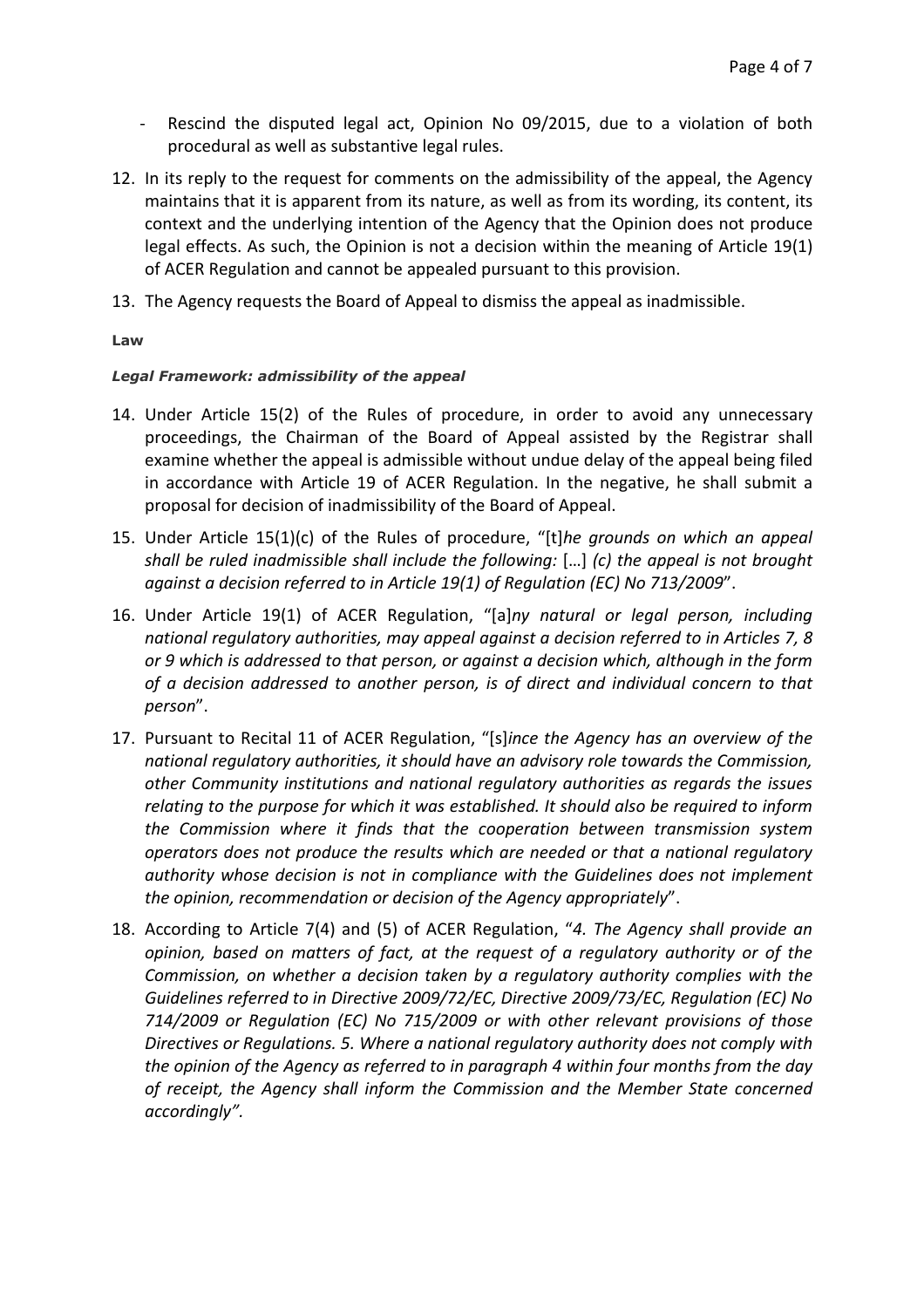#### *Assessment by the Board of Appeal*

- 19. The powers of review of the Board of Appeal are narrowly defined by Article 19(1) of the ACER Regulation and confined to appeals against the decisions of the Agency referred to therein. Given that the appealed measure is an opinion issued pursuant to Article 7(4) of the ACER Regulation, the Board of Appeal must first establish if the Opinion is challengeable before the Board of Appeal.
- 20. It is settled case-law that in order to ascertain whether a measure is a challengeable act it is necessary to look at its substance.
- 21. An action for annulment must be available in the case of all measures adopted by the institutions, whatever their nature or form, which are intended to have legal effects capable of affecting the interests of the applicant by bringing about a distinct change in his legal position (see, *inter alia*, Case 60/81, IBM v Commission, EU:C:1981:264, par. 9, and C-362/08 P, Internationaler Hilfsfonds v Commission, EU:C:2010:40, par. 51).
- 22. Only measures the legal effects of which are binding on, and capable of affecting the interests of, the applicant by bringing about a distinct change in his legal position may be the subject of an action for annulment (Case C-362/08, Internationaler Hilfsfonds v Commission, par. 51, Case C-131/03 P, Reynolds Tobacco and Others v Commission, ECLI:EU:C:2006:541, par. 54, and the case-law cited). By contrast, a written expression of opinion or a simple statement of intention cannot constitute a decision challengeable by an action for annulment, since it cannot produce legal effects or is not intended to produce such effects (Case T‑456/07, Commission v CdT, ECLI:EU:T:2010:39, par. 55).
- 23. The above applies, *mutatis mutandis,* to the measures brought before the Board of Appeal. Therefore, it is appropriate to ascertain, at the outset, whether the contested act, by its substance, is capable of producing legal effects because of its author's powers.
- 24. The applicant submits that the Opinion orders concrete proposals. "*This thus goes beyond an assessment of the legal situation - as is provided for in Article 7(4) Regulation 713/2009, which form the legal basis for the Opinion - but rather a concrete, individualised order to prepare a legally binding reorganisation of the Austrian-German electricity market entailing significant economic consequences*". The Opinion would "*have legal consequences in that it (i) imposes on APG a concrete obligation to act and (ii) pre-empts a decision regarding an allocation of Austrian-German energy markets contrary to the allocation of competence pursuant to EU law*".
- 25. Moreover, according to the Appellant, the Agency "[i]*n its Opinion*, […] *clearly exceeded the competence assigned to it according to the relevant European legal standards and acted ultra vires*".
- 26. It must be observed that the wording used by the Applicant is not correct. The Opinion does not "*impose*" on APG a concrete obligation to act and is not "*ordering*" the addressees to implement its provision as it only "*invites*" the addressees to follow the Agency's indications.
- 27. By issuing the contested Opinion, the Agency did not use a decision-making power, it exercised its "*advisory role*" towards the requesting NRA, pursuant to Recital 11.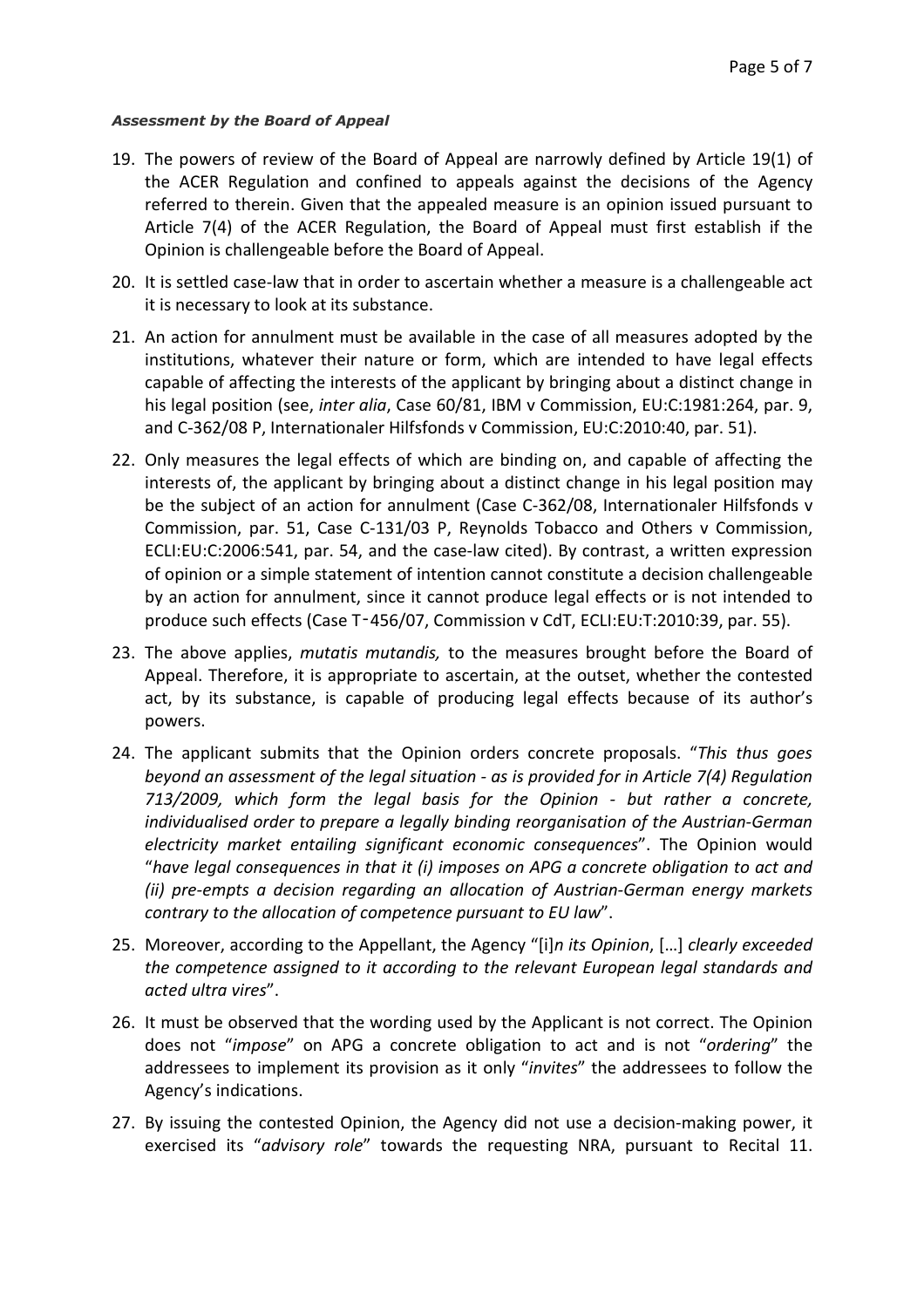Accordingly, the opinion at stake states in fact that "*the Agency invites*" to act as indicated.

- 28. Even if the Agency had not only adopted an opinion on the compliance of NRAs' decisions with the Guidelines referred to in Regulation 714/2009, but also "*invited*" the concerned NRAs to adopt very concrete and specific measures to comply with those Guidelines, that fact would not be sufficient to transform an "*invitation to act*" in a genuine and formally binding "*obligation to act*". In other words, that would not change an opinion into a formally binding decision with direct and immediate legal consequences within the meaning of Article 19(1) of the ACER Regulation.
- 29. In addition, in case of lack of compliance with an opinion, the only consequence provided for in the ACER Regulation is that the Agency will inform the European Commission ('Commission') and the Member State concerned. The Agency will make the Commission and the Member State aware of the circumstance. A final decision is to be taken by the Commission or the Member State. The Commission may open an infringement proceeding against the Member State. The Commission holds a discretionary power in this respect.
- 30. Having no powers of enforcement or sanction, the Agency cannot impose remedies for non-compliance with the Opinion.
- 31. It follows that the contested Opinion can be considered as a preparatory step in the context of a (possible) future infringement procedure.
- 32. In this respect, it is appropriate to recall that the CJEU has repeatedly held that any irregularity in the preparatory act may be raised in challenging the final act. In fact, the annulment of a preparatory act might be inadmissible as it would anticipate the arguments on the substance of the case.
- 33. In addition, intermediate measures whose aim is to prepare the final decision do not, in principle, constitute acts, which may form the subject-matter of an action for annulment (Case 60/81, IBM v Commission, par. 10; Case C-521/06 P, Athinaïki Techniki v Commission, ECLI:EU:C:2008:422, par. 42; Internationaler Hilfsfonds v Commission, par. 52). More specifically, in the case of acts or decisions adopted by a procedure involving several stages, in particular where they are the culmination of an internal procedure, an act is, in principle, open to review only if it is a measure definitively laying down the position of the institution at the end of that procedure, and not a provisional measure intended to pave the way for the final decision (Joined Cases T-391/03 and T-70/04, Yves Franchet and Daniel Byk v Commission, ECLI:EU:T:2006:190, par. 46).
- 34. This applies also when the act in the preparatory phase affects an institution other than the one against which the action for annulment is brought. In this respect, the CJEU has already made it clear that "*the circumstances affecting the legality of a contested measure may be relied upon in support of such an action even if they relate to the conduct of an institution other than the defendant institution*" (Case C-445/00, Austria v Council, ECLI:EU:C:2003:445, par. 33).
- 35. Based on the above, should the Commission decide to open an infringement procedure and refer the concerned Member State before the CJEU, the applicant will have the chance to defend himself and his interests before the CJEU. It follows that the right to